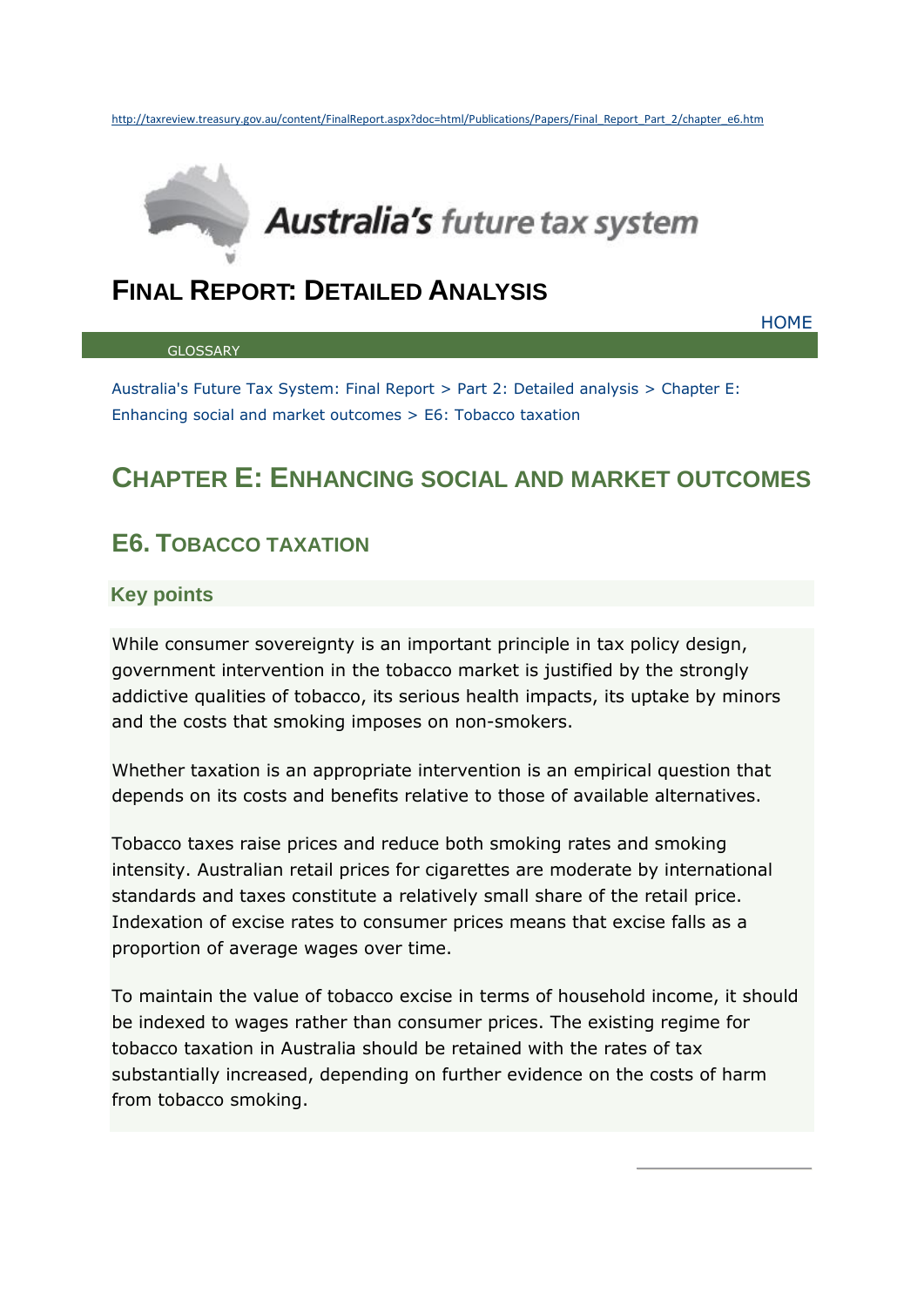**Next Page –** [E6–1: Why tax tobacco?](http://taxreview.treasury.gov.au/content/FinalReport.aspx?doc=html/publications/Papers/Final_Report_Part_2/chapter_e6-1.htm) **>>**

**<< Previous Page –** [E5–4: Transition](http://taxreview.treasury.gov.au/content/FinalReport.aspx?doc=html/publications/Papers/Final_Report_Part_2/chapter_e5-4.htm)



# CHAPTER **E: ENHANCING SOCIAL AND MARKET OUTCOMES**

# **E6. TOBACCO TAXATION**

## **E6–1 WHY TAX TOBACCO?**

The benefits that smokers get from smoking may include immediate pleasure, control of stress, improved self-image and the avoidance of withdrawal symptoms. The costs borne by smokers are primarily the cost of buying tobacco products and, in some cases, serious illness and premature death. Tobacco is a major cause of heart disease (including heart attack), lung cancer, chronic obstructive pulmonary disease (including emphysema) and stroke. Smoking is estimated to have accounted for around 15,000 deaths in Australia in 2003 (Begg et al. 2007). Giving up smoking considerably reduces the chances of serious disease. One study suggests that 4 per cent of quitters will avoid a heart attack, lung cancer, chronic obstructive pulmonary disease or stroke that they would have suffered had they continued to smoke for the next ten years (Hurley & Matthews 2007).

### **Smokers suffer self-control problems**

Tobacco differs from most goods in that its consumption poses self-control problems for most consumers and causes very substantial harm to many consumers. These problems do not by themselves mean that consumers are unable to make decisions about tobacco consumption that give them the most satisfaction over time. Even if a prospective smoker takes into account the chances of becoming addicted, the costs of addiction and the risky costs of consumption, choosing to consume may still be consistent with deriving the greatest available satisfaction over time (Stigler & Becker 1977).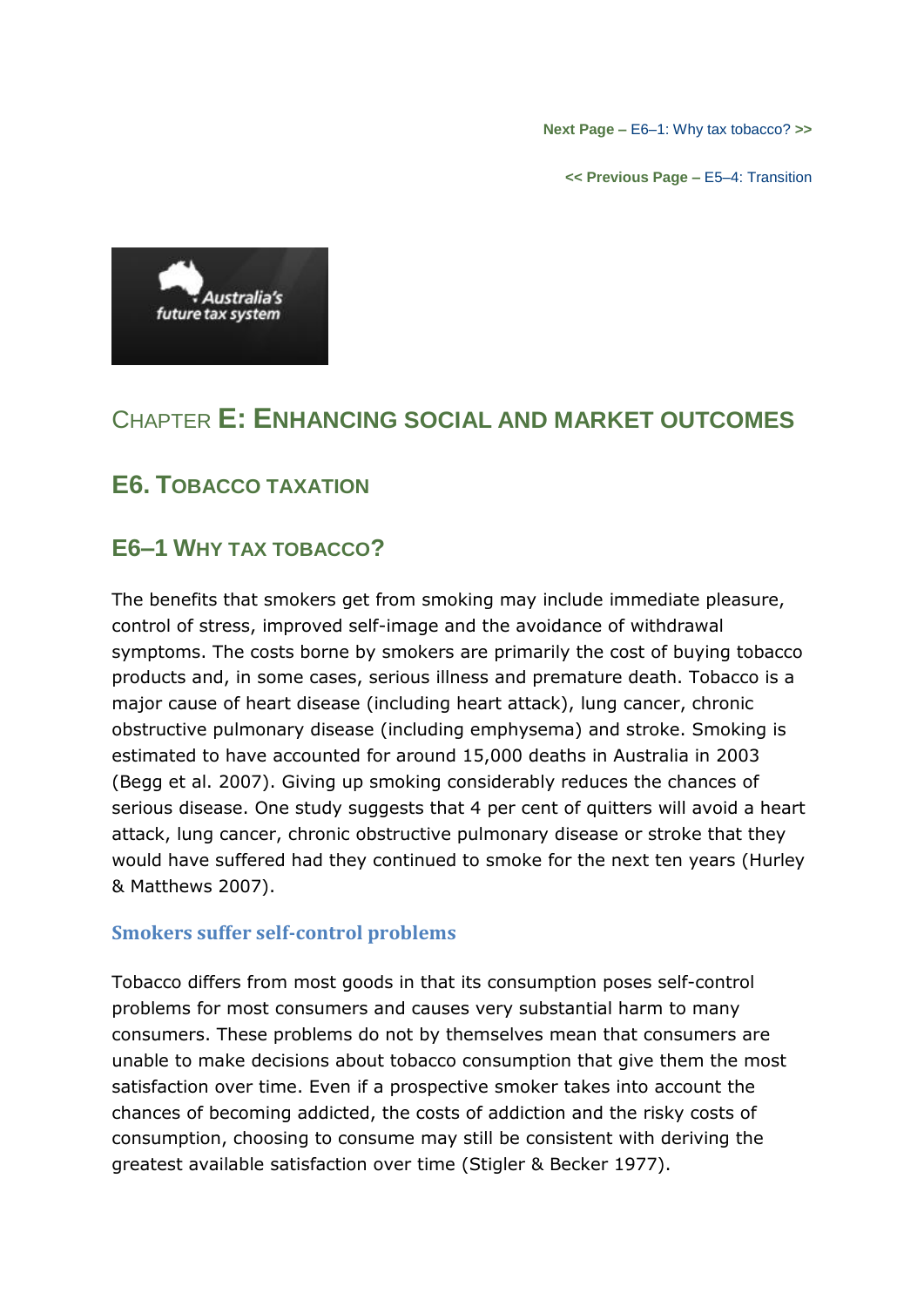However, there is strong evidence that this 'rational addiction' model does not accurately represent most smokers' choices. First, not only do most smokers become addicted but most addicted smokers display time-inconsistent preferences. That is, they weigh consumption in the present heavily and costs and benefits in the future less heavily. As each day arrives, their preferences shift to give a heavier weight to costs and benefits on that particular day  $-$  that is, their preferences change over time (Gruber & Köszegi 2001). A consumer with such preferences may be able to see that their lifetime satisfaction would be increased by giving up smoking and decide to give up smoking at some time in the future, but when the time to give up arrives, they may find themselves unwilling to put their plan into action. Smokers set up commitment mechanisms to help them overcome their inconsistent preferences — betting with others, advertising their decision to friends and relatives or joining a support group but these are often ineffective. Between 2000 and 2005, about two-thirds of smokers in Victoria attempted to quit but only 30 per cent of these were successful (Brennan et al. 2007).

Second, the decision to start smoking is usually taken by young people. In Australia in 2004, the average age of initiation among those who had ever smoked was 16 (AIHW 2005). In the US, around three quarters of smokers begin smoking before the age of 19 (Gruber 2002). There is also evidence that young people are well informed about the health risks associated with smoking but underestimate how addictive it is. In research from the United States, 60 per cent of adolescents and 48 per cent of adults agreed with the statement 'I could smoke for a few years and then quit if I wanted to' (Arnett 2000).

Third, many daily cigarette smokers support an increase in cigarette taxes, under certain conditions. A Victorian survey in 2008 found that 61 per cent of current smokers supported an increase in tobacco taxes, provided that some of the money was used to fund services to help smokers quit (McCarthy 2009). Evidence from the US and Canada suggests that smokers in jurisdictions with high tobacco taxes are happier than those in low tax jurisdictions (Gruber & Mullainathan 2002). It is unusual for consumers to support higher taxes on a product that they consume themselves, or to be happier in the presence of higher taxes on such a product, and this provides further support for the view that some smokers see higher prices as an incentive to implement their plans to give up smoking.

Individual consumers are usually the best judges of how to spend their money on goods and services of any type ('consumer sovereignty'). But as smoking is addictive, accompanied by inconsistent consumer preferences and predominantly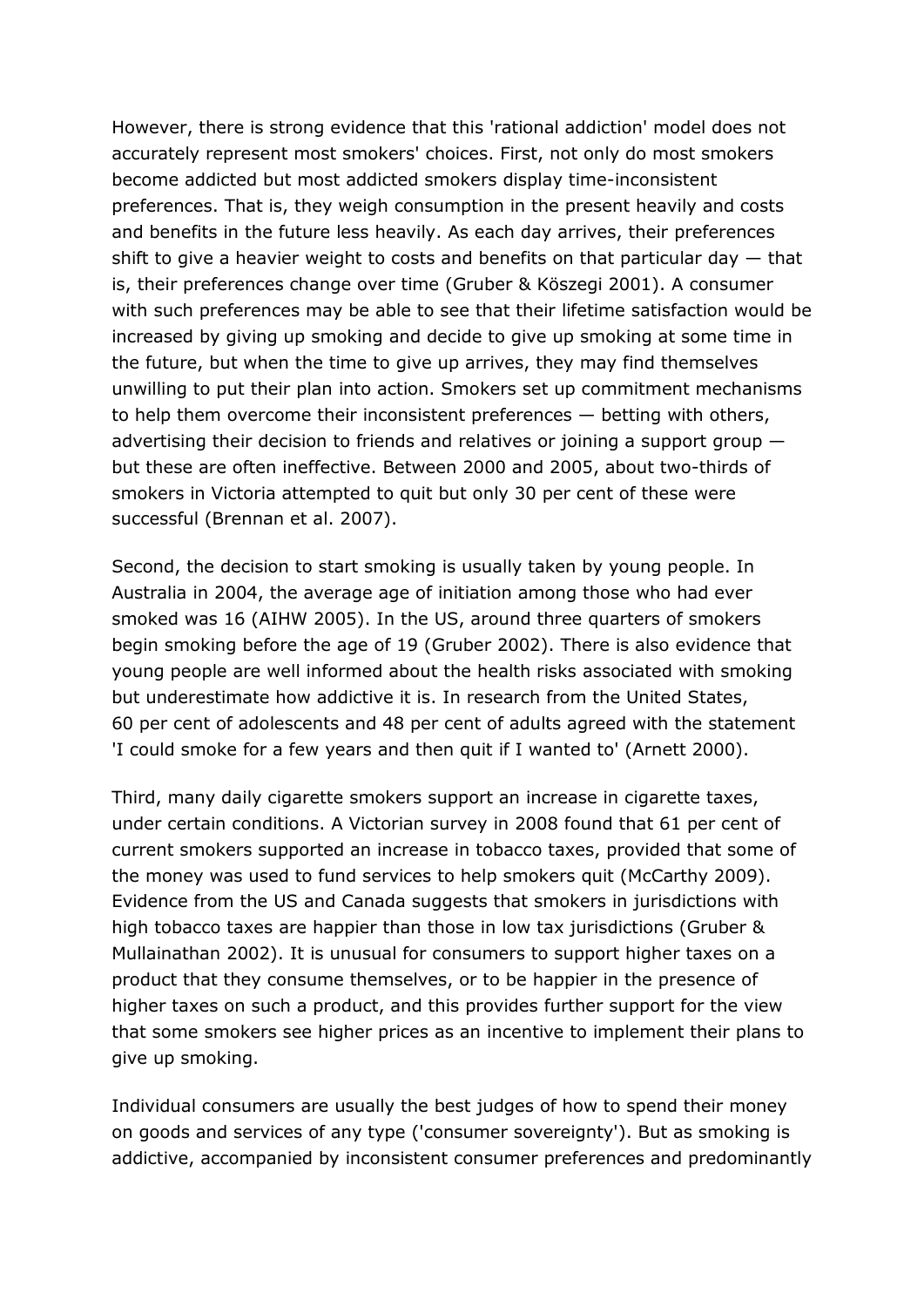taken up by minors, the government has a legitimate role in mitigating the costs that smoking imposes on smokers themselves.

An important consequence is that tobacco taxes should be set to reduce the costs that smokers impose on themselves and others, not to raise as much revenue as possible. Tobacco taxes can raise significant amounts of revenue but this is only a by-product of their primary purpose.

### **Principles**

Consumer sovereignty is an important principle that underlies much tax policy design.

Several factors justify government intervention to reduce tobacco consumption. First, tobacco is strongly addictive. Second, its consumption is accompanied by inconsistent preferences — smokers place a heavier weight on the current day's costs and benefits than on any other day's. As a result, preferences shift from day to day. Third, smoking is extremely harmful to many long term smokers. Fourth, most people who become addicted do so before the age of 18.

### **Smokers also impose costs on others**

Smokers sometimes impose costs on others. The costs of passive smoking include the costs of disease and premature death caused by passive smoking, as well as the difficult-to-measure discomfort of those exposed to others' smoke. The US Surgeon General has concluded that 'exposure of adults to second-hand smoke has immediate adverse effects on the cardiovascular system and causes coronary heart disease and lung cancer' (US Department of Health and Human Services 2006). A recent assessment by Collins and Lapsley (2008b) concluded that second-hand smoke caused the deaths of 149 Australians in 2004–05.

Babies born to smokers weigh on average about 200 grams less than babies born to non-smokers (US Department of Health and Human Services 2004). Babies with low birth weight have poorer average health outcomes than other babies. Babies of Australian women who smoke during pregnancy are twice as likely as other babies to have low birth weight (less than 2.5 kilos) and are more likely to require special care (Laws et al. 2006).

Which costs are private and which are external will be affected by funding arrangements in the health sector. Given Australia's current health care funding arrangements, only a small proportion — around 17 per cent of all health care  $costs - is met by individuals themselves. The remainder is met by taxpayers$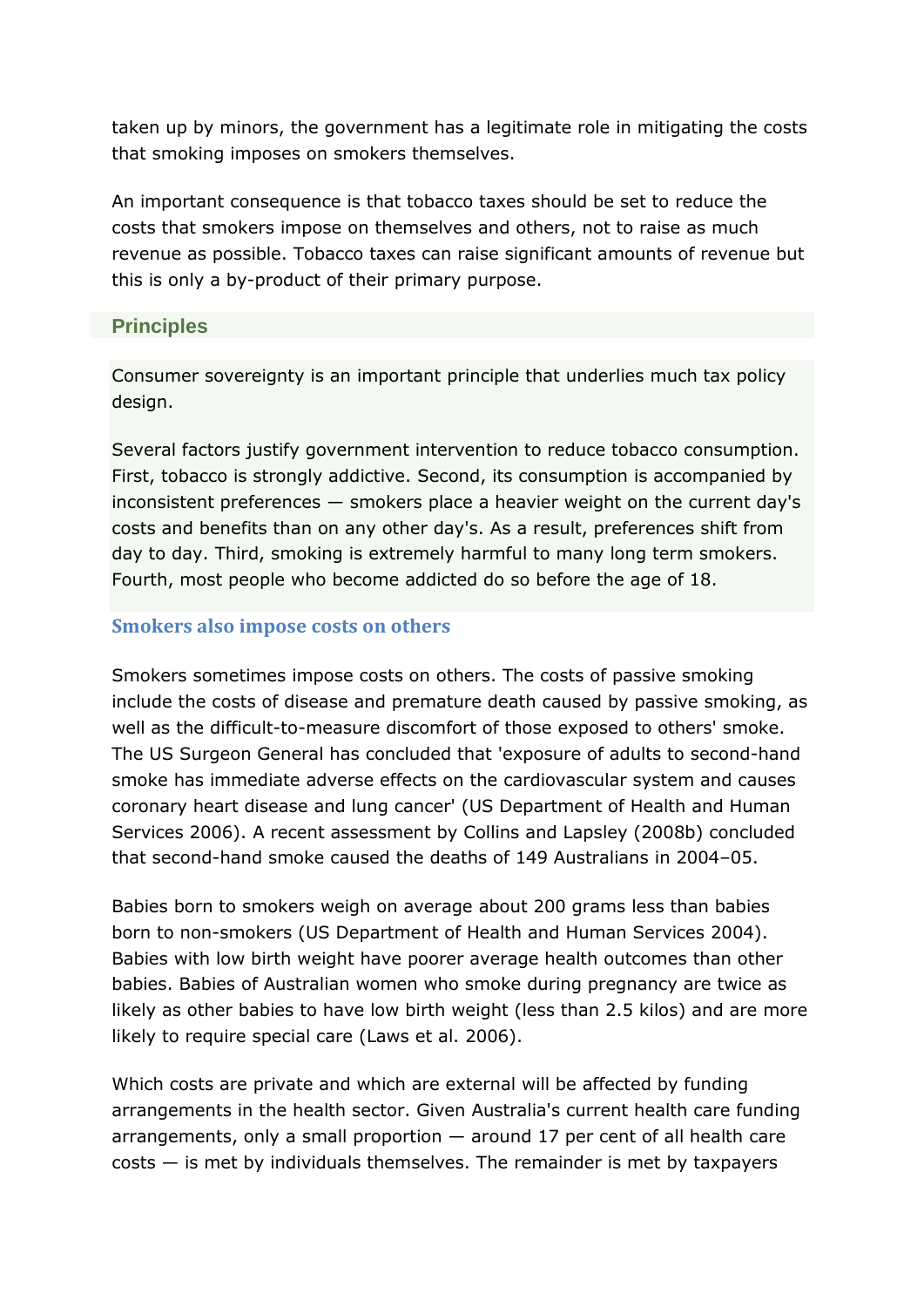through the public health system, by health fund members and by employers through workers' compensation premiums (AIHW 2008b). In any given year, a smoker's healthcare is likely to cost more on average than that of a non-smoker of the same age and sex. However, because smokers tend to die earlier than non-smokers, the *lifetime* healthcare costs of smokers and non-smokers in highincome countries may be fairly similar. Quantitative studies have reached conflicting conclusions (World Bank 1999).

Taxation is one method of addressing spillover costs but is not necessarily the best instrument available. For example, recent restrictions on smoking in restaurants, shops, workplaces, bars and other public places have reduced nonsmokers' exposure to second-hand smoke, though non-smokers may still be exposed to significant levels of smoke in the home.

### **Principles**

*The costs that smoking imposes on non-smokers further support the case for government intervention.*

*Taxation may be an appropriate policy choice where it is an effective way for the government to achieve its objectives in a market for specific goods and services and where the costs and benefits of taxation compare favourably with available alternatives*

# **E6. TOBACCO TAXATION**

### **Key points**

While consumer sovereignty is an important principle in tax policy design, government intervention in the tobacco market is justified by the strongly addictive qualities of tobacco, its serious health impacts, its uptake by minors and the costs that smoking imposes on non-smokers.

Whether taxation is an appropriate intervention is an empirical question that depends on its costs and benefits relative to those of available alternatives.

Tobacco taxes raise prices and reduce both smoking rates and smoking intensity. Australian retail prices for cigarettes are moderate by international standards and taxes constitute a relatively small share of the retail price. Indexation of excise rates to consumer prices means that excise falls as a proportion of average wages over time.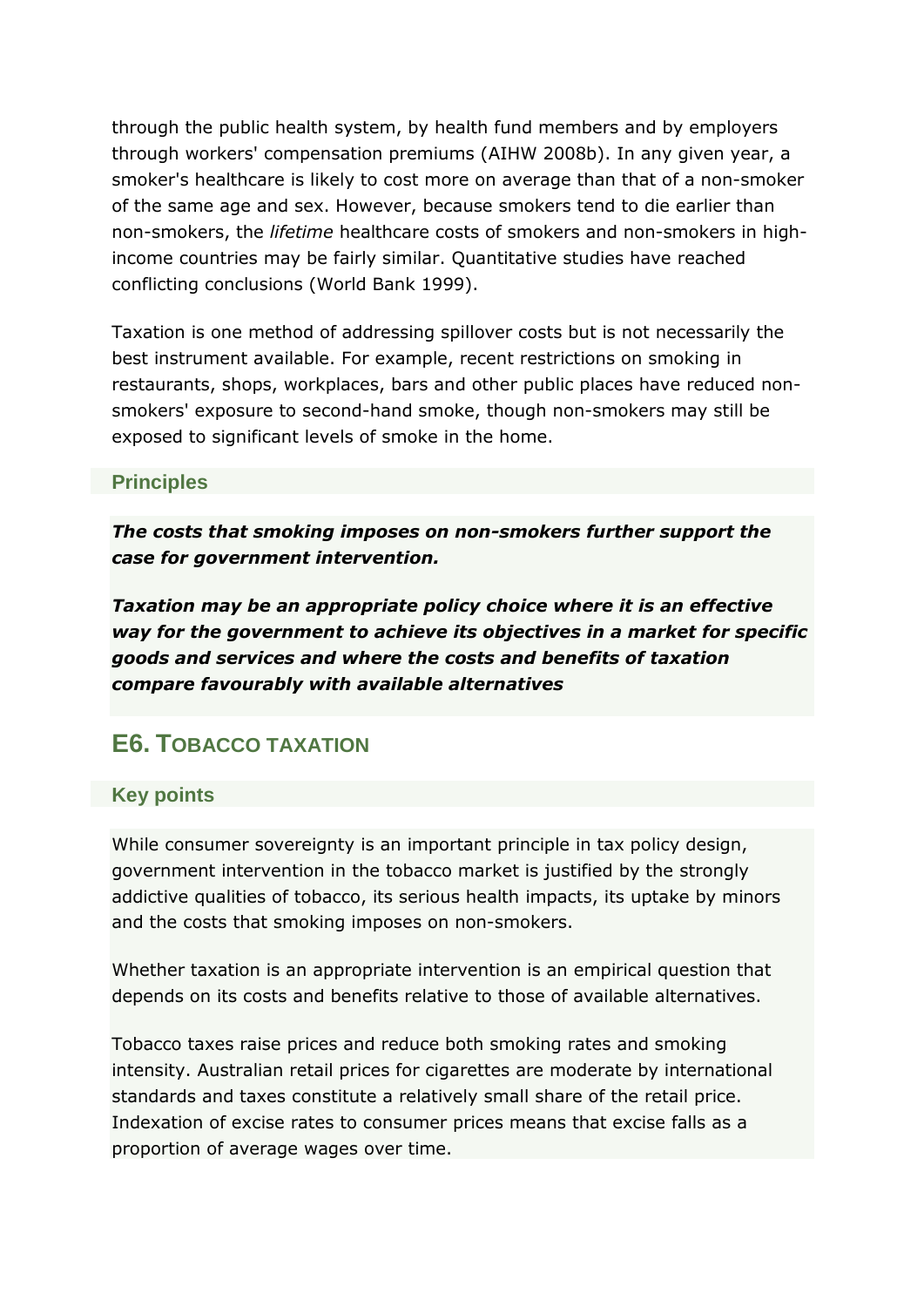To maintain the value of tobacco excise in terms of household income, it should be indexed to wages rather than consumer prices. The existing regime for tobacco taxation in Australia should be retained with the rates of tax substantially increased, depending on further evidence on the costs of harm from tobacco smoking.

# **E6. TOBACCO TAXATION**

## **E6–2 EXISTING TAXES ON TOBACCO**

Currently in Australia, cigarettes and cigars that contain 0.8 grams or less of tobacco are taxed on a 'per stick' basis, regardless of how much tobacco the stick contains. From 1 August 2009 the excise was \$0.25833 per stick or \$6.46 on a pack of 25. Excise rates are indexed twice a year in line with the CPI. Since wages generally rise more quickly than consumer prices, this means that excise falls as a proportion of average wages over time.

Tobacco products are also subject to GST, which is levied on the post-excise price. On a pack of 25 cigarettes with a retail price of \$13.00, excise accounts for 50 per cent of the retail price and GST for 9 per cent.

Other tobacco products — including cigars and cigarettes containing more than 0.8 grams of tobacco, rolling tobacco and smokeless tobacco — are subject to excise at a per kilo rate equivalent to the per stick tax on 0.8 gram sticks. From 1 August 2009, this amounted to \$322.93 per kilo of tobacco content. The main features of the existing excise system for tobacco have been in place since 1999, when the per-stick rate was introduced. There has been no real increase in the rate of excise since then.

A person over 18 years of age can bring 250 cigarettes (or 250 grams of other tobacco products) into Australia duty free. This tax concession costs the revenue around \$200 million per year. The sale of smokeless tobacco has been prohibited since 1991. It may legally be imported for personal use, subject to exciseequivalent rates of customs duty.

In 2007–08, the Australian government raised \$5,666 million from tobacco excise and \$273 million from customs duty on tobacco imports, together amounting to 1.7 per cent of total tax revenue collected by Australian governments.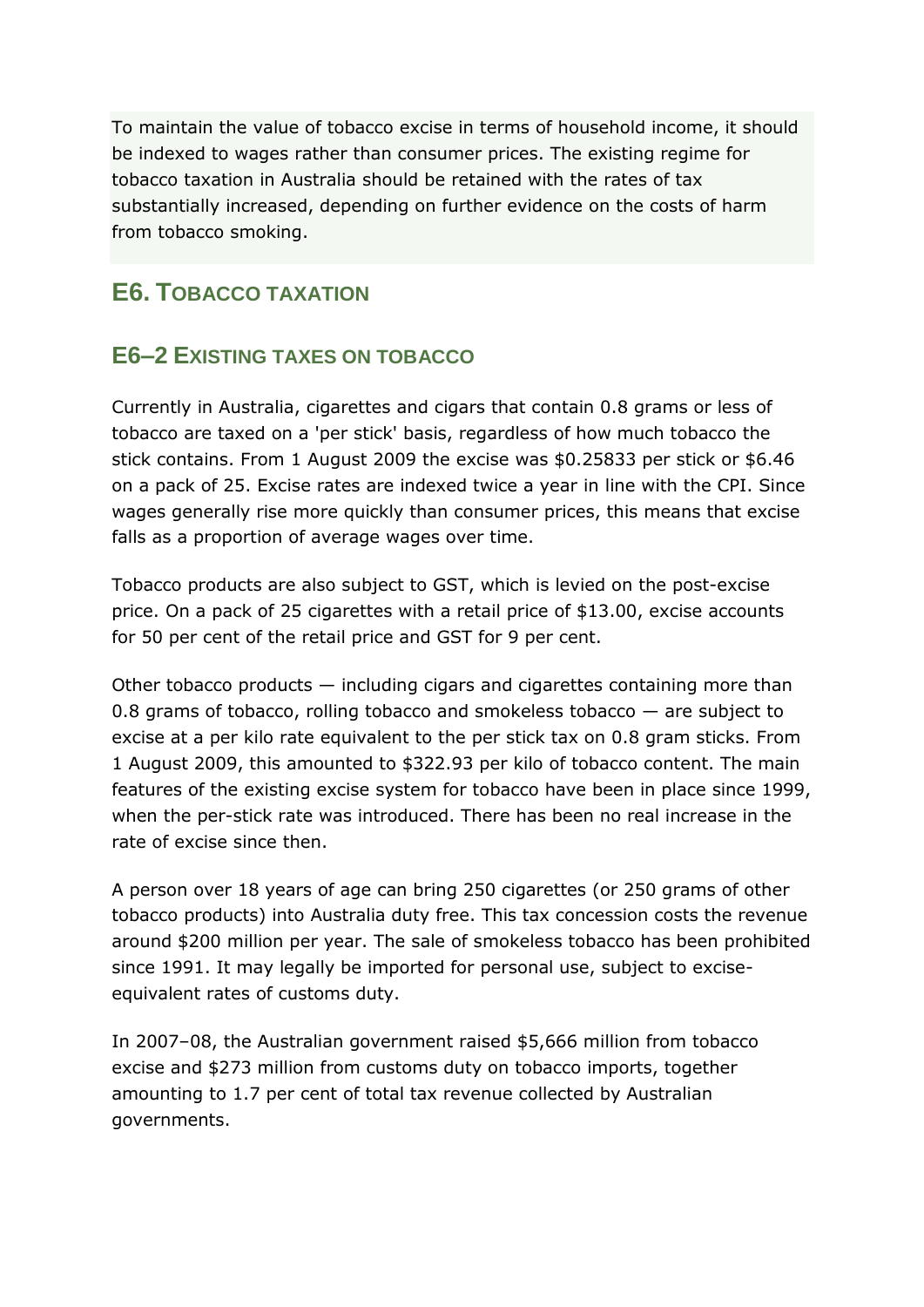Australian taxes on tobacco products are low, as a proportion of the retail price, compared with other OECD countries. Tobacco prices in Australia are moderate by the standards of comparable countries (see Chart E6–1).



Chart E6–1: Tobacco taxes and prices in OECD countries

Panel A: Tobacco taxes as a percentage of price, 23 OECD countries

Panel B: Price of 30 cigarettes in six English-speaking cities, September 2008



Note: Tobacco taxes in Panel A include VAT, and Australia's GST, as well as tobacco-specific taxes. Many European countries have much higher VAT rates than Australia's 10 per cent GST rate, so that the differences between total tax rates on tobacco products and other products are smaller in those countries than in Australia. In Panel B, prices are for popular brands from medium-priced stores.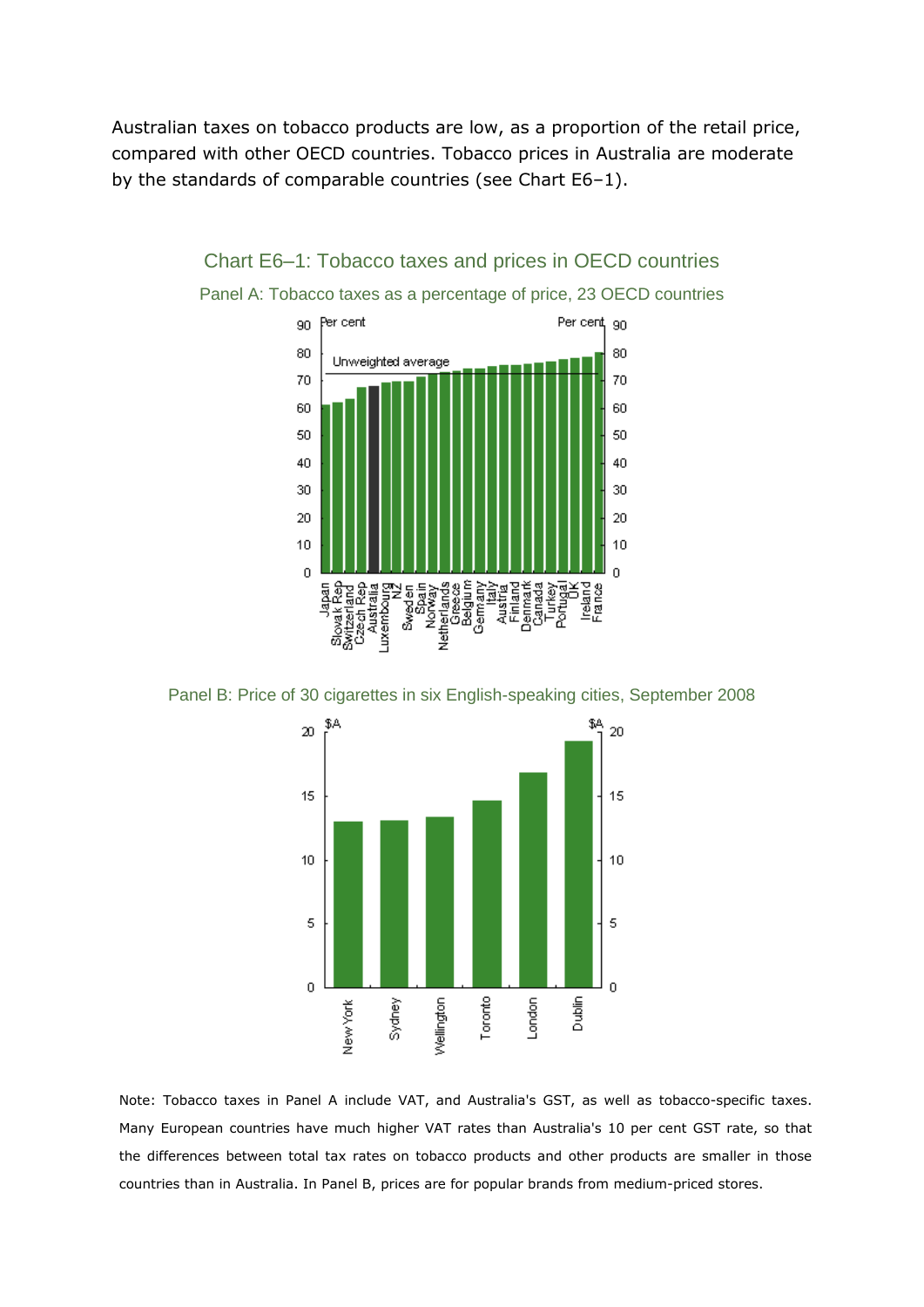Source: Panel A: Scollo and Winstanley (2008); Panel B: National Preventative Health Task Force (2009).

# **Findings**

By international standards, Australian retail prices for cigarettes are moderate and taxes constitute a relatively small share of the retail price. Indexation of excise to consumer prices means that excise will fall in relation to wages over time. Duty-free concessions allow international travellers, whether Australians or foreigners, to consume tobacco products in Australia free of specific tobacco taxes.

### **Impact of tax on demand**

Demand for tobacco products responds to price changes, but less so than demand for many other goods. A 10 per cent increase in price would decrease consumption by around 4 per cent (Chaloupka & Warner 1999). Demand among young people, low income people and men is more responsive than among older people, higher income people and women. Although many young people begin to experiment with cigarettes they obtain from others, there is strong evidence that high tobacco taxes, and consequent high prices, significantly reduce both smoking rates and smoking intensity among young people (Carpenter & Cook 2007; Ross & Chaloupka 2003).

### **Findings**

Tobacco taxes raise prices and reduce both the number of people who smoke and the total amount of tobacco consumed. As tobacco is a highly addictive commodity, consumption does not respond readily to price changes — that is, demand for tobacco is relatively inelastic. Young people and low income people respond more to tobacco price changes than others.

### **Low income and disadvantaged people smoke more**

In 2007, 19.4 per cent of Australians aged 14 years or older had smoked in the past 12 months (AIHW 2008a). Eighty-six per cent of smokers smoked daily. The proportion of the population that smokes has been falling over the past 20 years (see Chart E6–2) and the average consumption per smoker has also declined, from 15.7 per day in 1997 to 13.0 per day in 2005 (Scollo &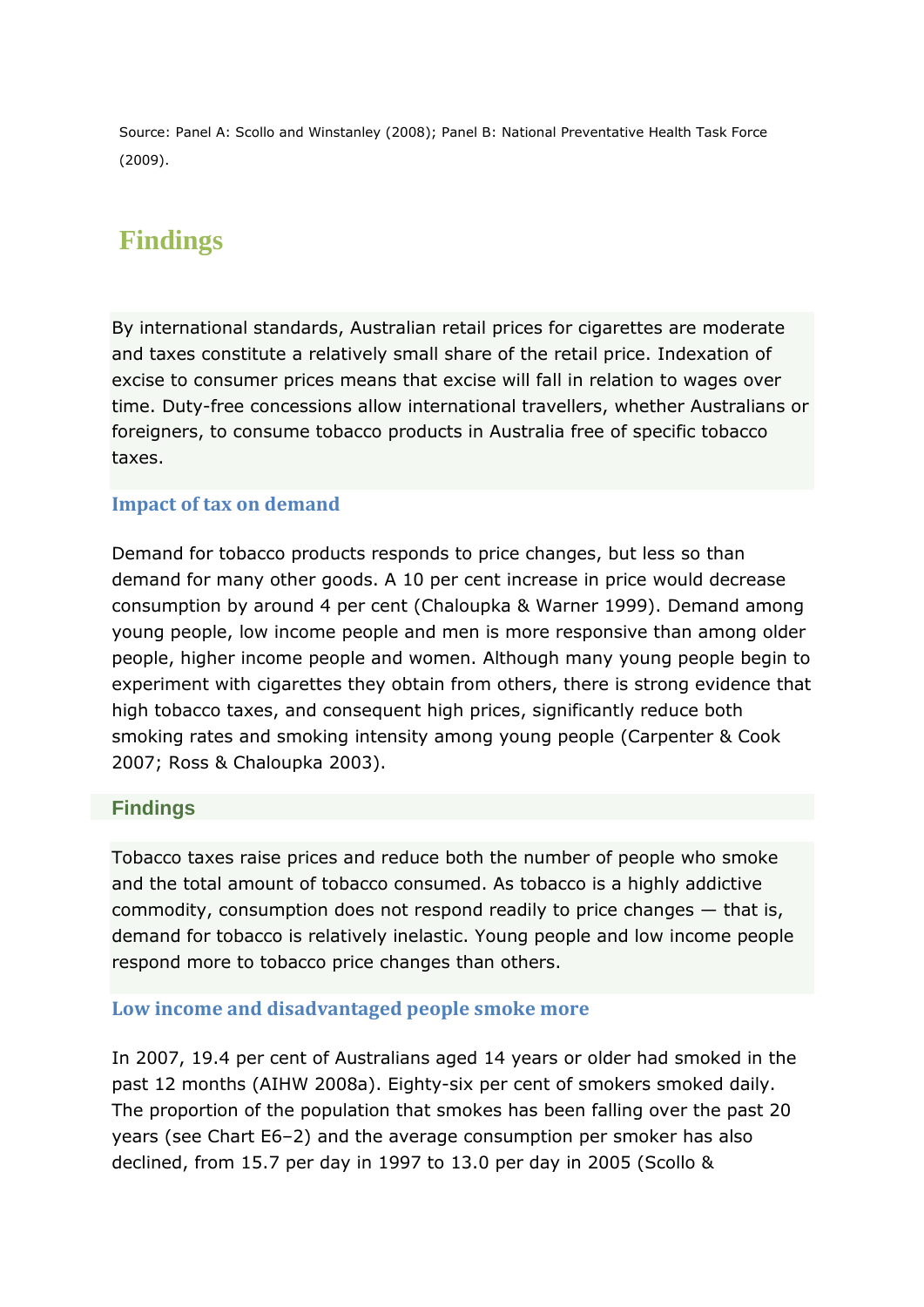Winstanley 2008). Tobacco consumption varies among different demographic groups. People in lower socioeconomic groups smoke more than those in higher groups. People in the lowest 20 per cent by income devote 1.8 per cent of their total goods and services spending to tobacco compared to 0.8 per cent for people in the highest 20 per cent (ABS 2006c). In 2004, 23 per cent of people with an education level of Year 9 or less smoked while only 11 per cent of those who had studied at university smoked (Scollo & Winstanley 2008). Other indicators of socioeconomic status display a similar pattern (Siahpush & Borland 2001). Smoking rates are also high among some disadvantaged groups.

In 2004–05, around 50 per cent of Aboriginals and Torres Strait Islanders were daily smokers (ABS 2006d), compared with around 17 per cent of the general population (AIHW 2005). Smoking rates among Indigenous people have not fallen significantly since 1994–95. Smoking is the single biggest contributing factor to the life expectancy gap between Indigenous and non-Indigenous Australians (Ivers 2001).

People with mental illness are much more likely to smoke than others. A 1997– 98 study found that smokers account for 73 per cent of men and 56 per cent of women with psychotic illnesses such as schizophrenia (Jablensky et al. 1999).

Data from 1995 reveal smoking prevalence among single mothers of 46 per cent, compared with 26 per cent for the general population at that time (Siahpush et al. 2002).

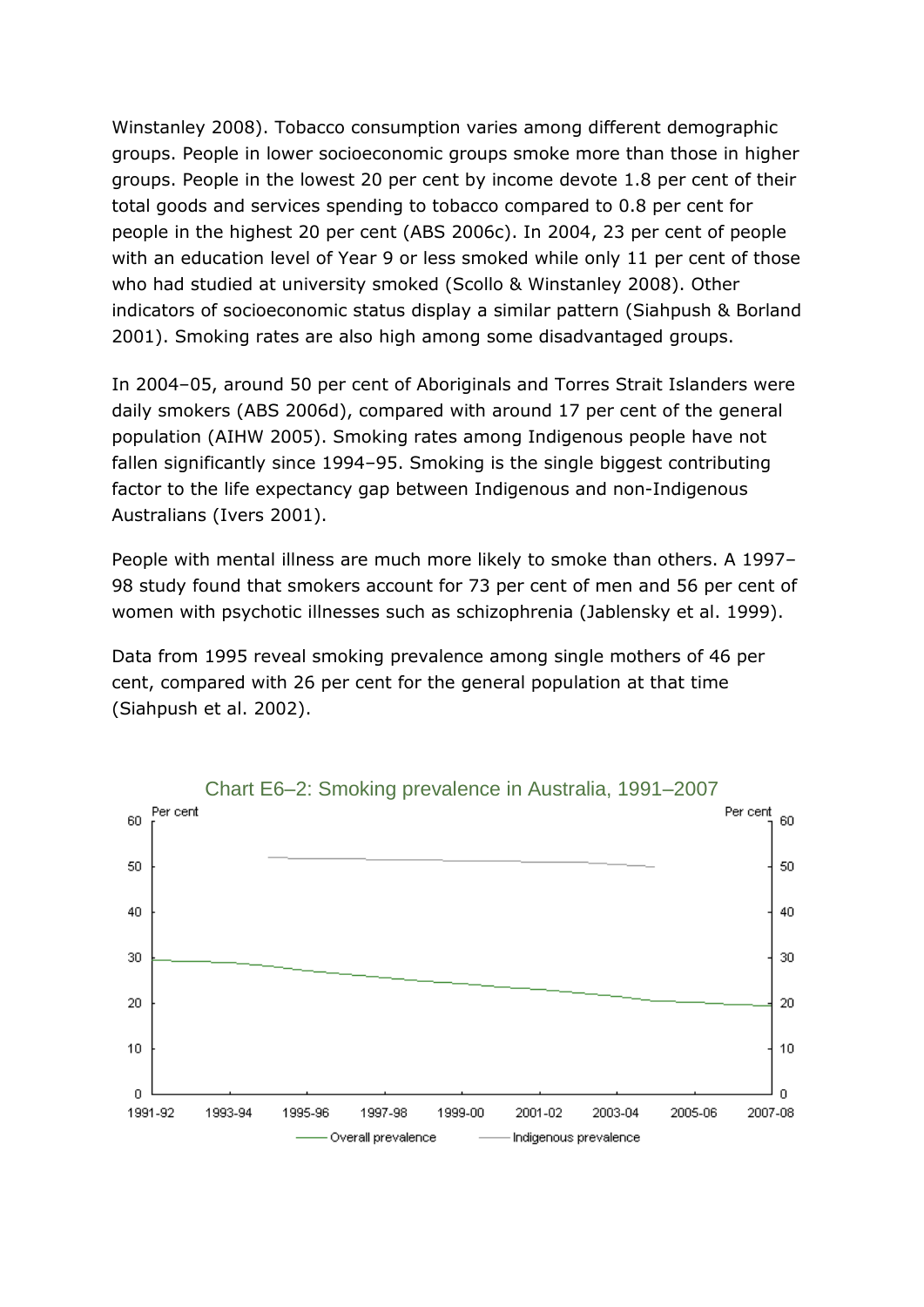Source: Scollo & Winstanley 2008.

Lower income people who continue to smoke are adversely affected by tobacco taxes. Many of them incur the health costs of smoking twice over — by paying high taxes designed to reduce those costs and by suffering the health effects of smoking. Assuming unchanged levels of tobacco consumption, a 10 per cent increase in tobacco excise rates would be equivalent to an additional tax on gross household income of 0.16 per cent for households in the lowest 20 per cent of incomes but only 0.03 per cent for households in the highest 20 per cent. A similar regressive impact would apply to specific disadvantaged groups in which smoking rates are particularly high. On the other hand, some lower income people would avoid serious harm by giving up smoking as a result of tobacco taxes — and are more likely to do so than high income people.

## **E6–3 EXCISE RATES SHOULD BE HIGHER**

#### **RECOMMENDATION 73:**

The existing regime for tobacco taxation in Australia should be retained, with the rates of tax substantially increased, depending on further evidence on the costs of harm from tobacco smoking.

#### **RECOMMENDATION 74:**

Tobacco excise should be indexed to a broad measure of wages rather than CPI.

#### **RECOMMENDATION 75:**

There should be no duty free allowance on tobacco for international travellers entering Australia.

Consistent with the broad approach to goods and services taxation taken in this report, the principal issues for tobacco taxes are whether government policy should seek to contain the very heavy mortality and morbidity costs borne by smokers and, if so, whether taxes are an effective means of doing so.

The strongly addictive properties of tobacco, together with the time-inconsistent preferences that characterise addicted consumers, are sufficient to make an inprinciple case for government intervention. Taxation is not, however, the only effective policy instrument available to government. A range of other measures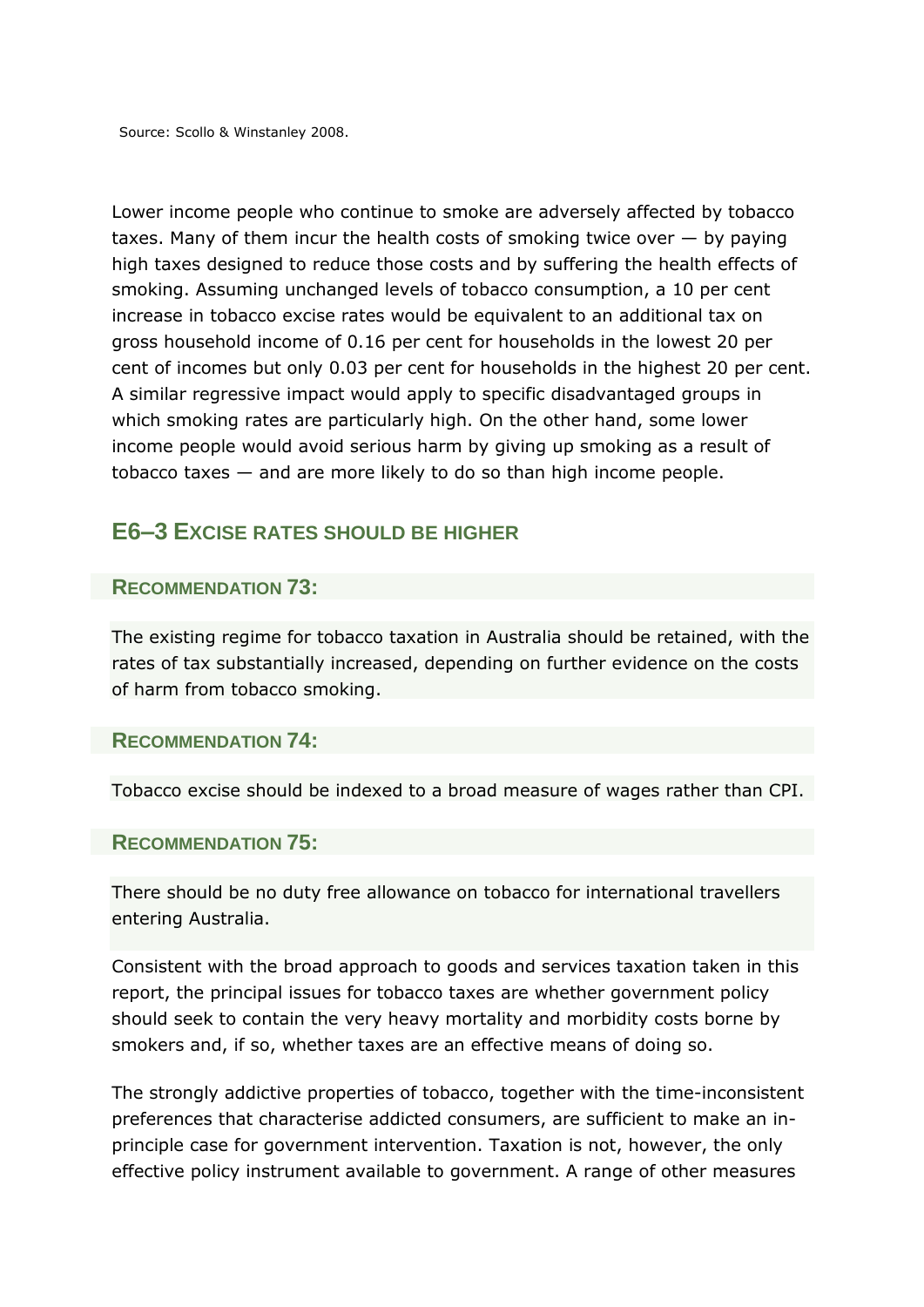could help to reduce the costs of smoking borne by smokers: banning point-ofsale advertising; banning the promotion of tobacco companies; prohibiting marketing on packaging; limiting the places at which tobacco products can be sold; subsidising nicotine replacement therapies; imposing heavier penalties for, and improving the enforcement of prohibitions on providing tobacco products to minors. Limitations on where people are allowed to smoke can significantly reduce the external costs of smoking.

The Review Panel believes that governments should continue to use non-tax policy instruments to address the costs of smoking. Nevertheless, higher prices for tobacco can significantly reduce tobacco consumption and, therefore, the negative effects of smoking on smokers and others.

There are significant empirical difficulties in calculating an optimal level of taxation in a market where consumers have time-inconsistent preferences. The greatest practical difficulty is to estimate the strength of the extra weighting that consumers give to current period costs and benefits. Spillover costs need to be taken into account but are small compared with the costs borne by smokers themselves.

A model of tobacco consumption that incorporates time-inconsistent preferences, with plausible parameters, suggests that tobacco excise rates could be increased substantially (see Box E6–1; Gruber & Koszegi 2008). There are, however, considerable uncertainties surrounding these calculations: they should be treated only as indicative.

## **Box E6–1: A model of tobacco consumption with time-inconsistent preferences**

Economists have developed a formal model of tobacco consumption that takes into account the time-inconsistent preferences that most addicted smokers display (Gruber & Köszegi 2001). The model allows the calculation of an ideal tax rate that would correct for the self-control problems that smokers experience.

The ideal tax rate depends on a number of parameters. It depends on how strongly smokers privilege current costs and benefits over future costs and benefits. The stronger the current period preference, the harder smokers find it to carry out plans to stop smoking and the higher the tax needs to be to help them overcome their self-control problems. The more harm is done by current smoking, the higher the tax needs to be to limit the damage suffered by smokers with self-control problems. The ideal tax rate also depends on whether the smoker understands their self-control problem — that is, whether they are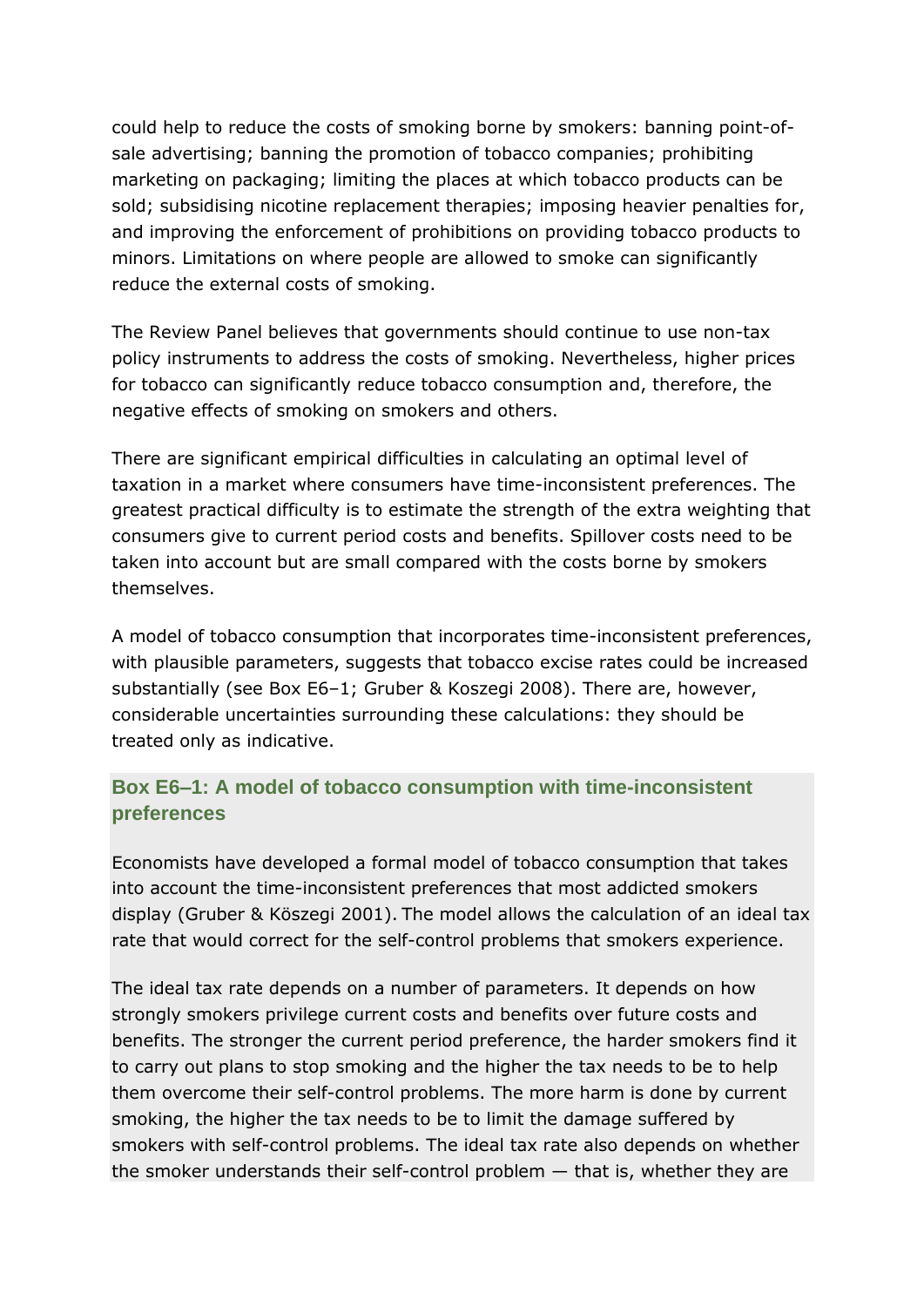'naïve' or 'sophisticated'. A naïve smoker does not realise they have a selfcontrol problem.

Estimating the Gruber and Köszegi model with Australian data, where available, suggests that tobacco tax rates could be either side of current levels (see Table E6–1). In the table, the value representing the strength of smokers' current period preference can range from 0 to 1. A value of 0 would mean that current period preference is absolute, so that a smoker places no weight at all on what happens in future. A value of 1 would mean that there is no current period preference, so that a smoker recognises the full costs of smoking, and can make a rational decision about their current smoking on that basis. The values tested in the table cover the mid-range of empirical estimates.

| Table E6-1: Range of optimal tobacco tax rates for Australia (\$ per stick) |
|-----------------------------------------------------------------------------|
|-----------------------------------------------------------------------------|

|                                                   | <b>Strength of current</b><br>period preference |                            |  |  |  |
|---------------------------------------------------|-------------------------------------------------|----------------------------|--|--|--|
|                                                   |                                                 | 0.60 0.65 0.70 0.75 0.80   |  |  |  |
| Sophisticated 0.31 0.27 0.22 0.18 0.14<br>smokers |                                                 |                            |  |  |  |
| Naïve<br>smokers                                  |                                                 | $0.47$ 0.41 0.35 0.29 0.23 |  |  |  |

Note: The optimal tax rates for naïve smokers do not take into account behavioural responses that may somewhat offset their self-control problems. Gruber and Koszegi do not derive the optimal tax taking this effect into account as they focus on the case of sophisticated smokers. The parameter for current period preference lies between 0 and 1; the lower the value, the higher the preference accorded to the current period. The current per stick tax is \$0.25.

While this is an attractive model that explains much actual smoking behaviour, there are a number of reasons not to place too much confidence in the estimates it generates.

It is very difficult to measure the strength of an individual's current period preference.

Different groups may vary in the strength of their current period preference. If so, a uniform tax will overtax some and under-tax others. In particular, young people underestimate their chance of becoming addicted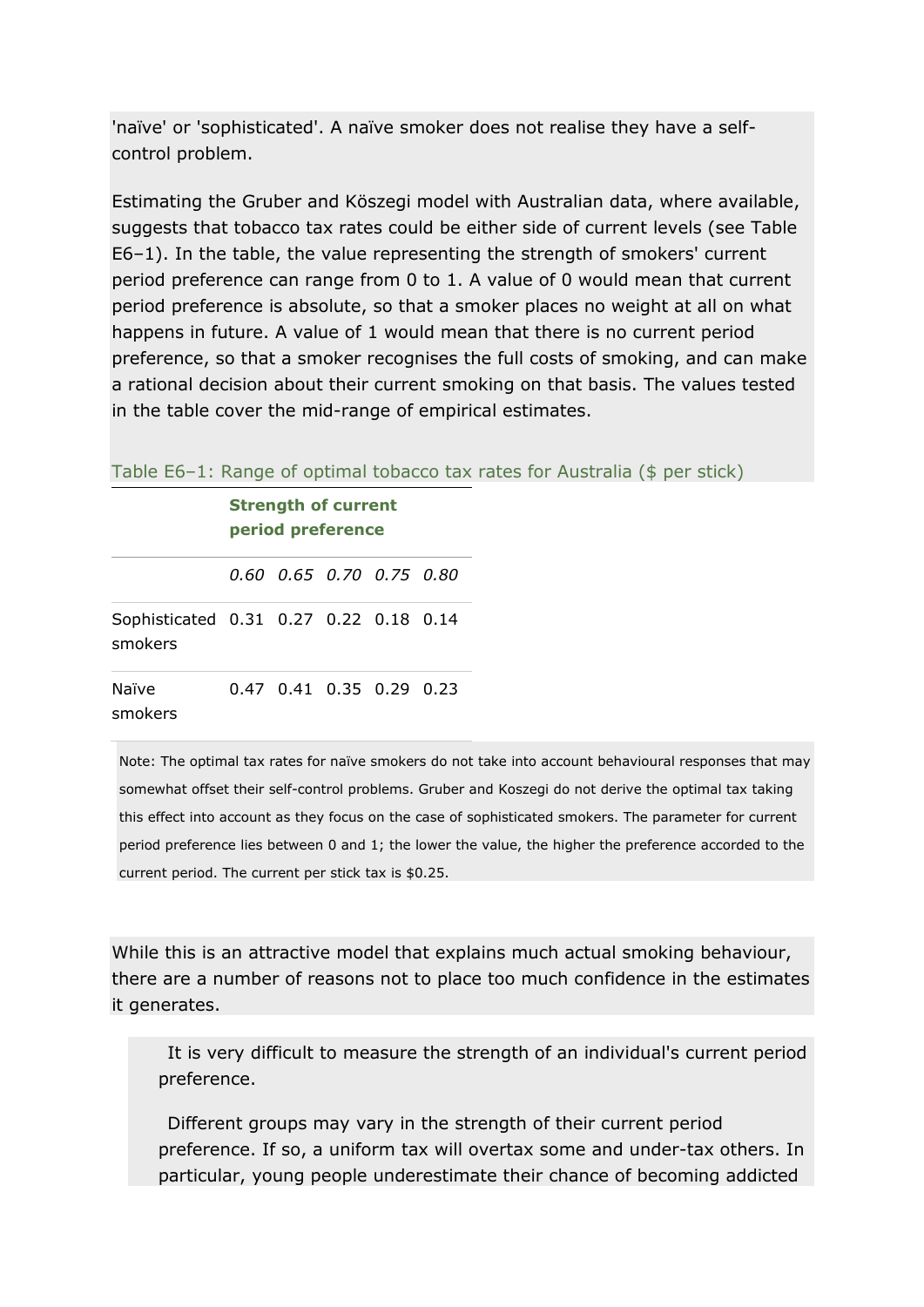and their smoking responds more to price changes, so estimates for sophisticated smokers may underestimate the appropriate overall rate.

It is difficult to estimate the value of life-years lost through smoking and of the other harms that smoking causes.

Not all smokers are the same but they all pay the same tax. High tobacco taxes impose costs on the small proportion of occasional smokers who are at little risk of harm.

As Australia's tobacco taxes are low by international standards, it is feasible to increase them substantially. Doing so would encourage smokers to quit  $-$  a 10 per cent increase in the price of cigarettes would reduce the number of people who smoke by about 2½ per cent and would decrease total tobacco consumption by around four per cent (Chaloupka & Warner 1999). The degree of responsiveness among young people, low income people and men is higher than among older people, higher income people and women. As around three million Australians smoke and each long term smoker loses, on average, around six years of life, a substantial increase in the price of cigarettes could considerably reduce the number of life years lost by Australian smokers.

It is difficult to determine the right rate of tax for tobacco products. Assessment of the rate would be easier if we had better evidence about the marginal costs of tobacco use — that is, the costs of one more or less cigarette smoked — rather than just the average costs of tobacco use. More information about the strength of smokers' current period preference would also be useful.

There is, however, a good case for a substantial increase beyond those that would be entailed by the changes to indexation arrangements discussed below (see Recommendation 73).

### **Tobacco excise should be indexed to wages, not CPI**

Since the main public policy purpose of tobacco taxation is to reduce the harm smokers suffer from smoking by keeping prices high, the Review Panel believes it would be appropriate to index tobacco excise to wages rather than consumer prices. Wages tend to increase more rapidly than consumer prices, largely as a result of increased productivity, so tobacco excise, which is currently indexed to CPI, tends to decline as a proportion of average wages. Over time, this makes cigarettes more accessible to wage earners and others, such as pensioners, whose incomes are tied to wages. To maintain the value of tobacco excise as a proportion of average wages and hence, indirectly, as a proportion of household